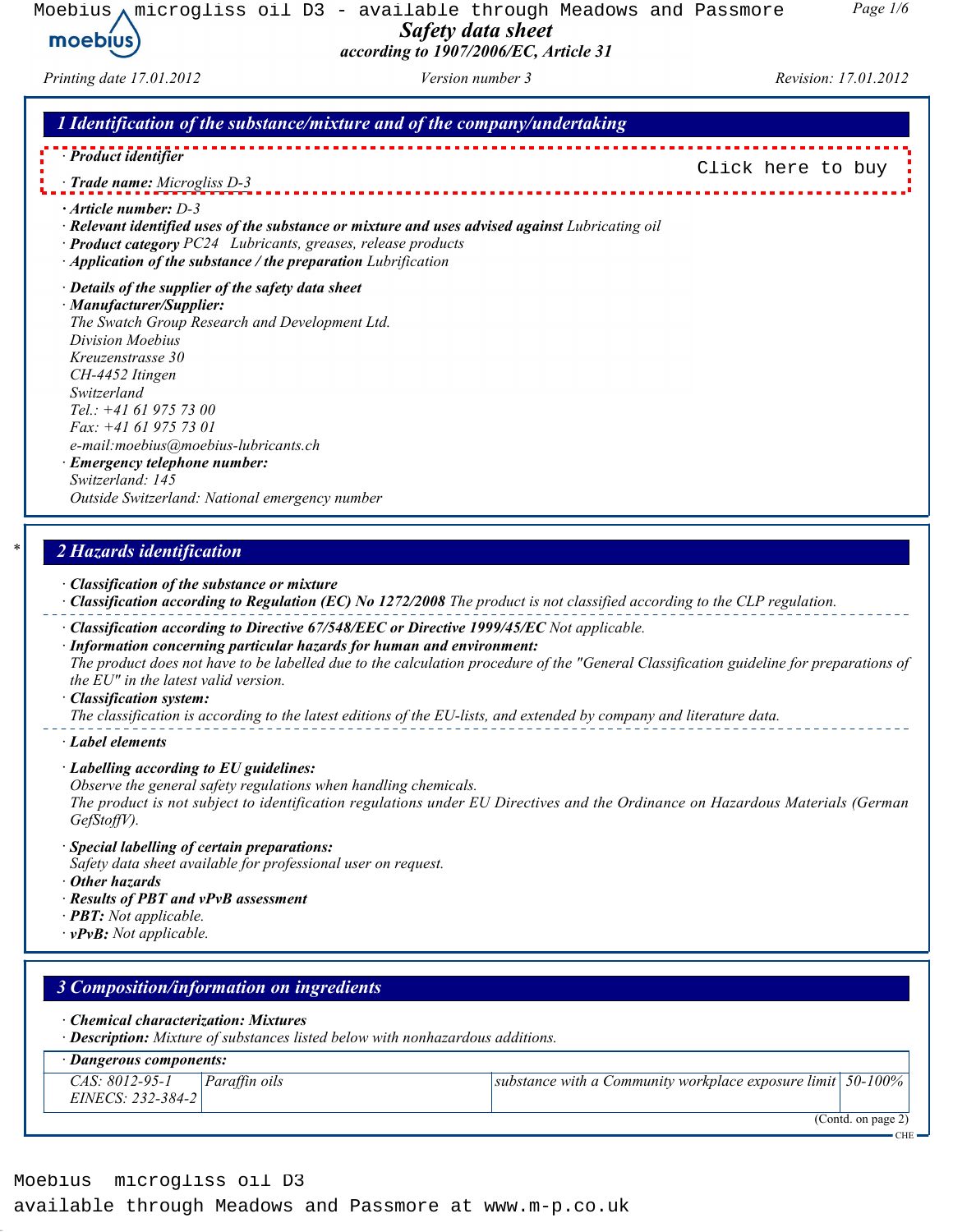Moebius microgliss oil D3 -

available through Meadows

Safety data sheet according to 1907/2006/EC, Article 31

Printing date 17.01.2012 Version number 3 Revision: 17.01.2012 and Passmore

Trade name: Microgliss D-3

· Additional information: For the wording of the listed risk phrases refer to section 16.

## (Contd. of page 1)

Page 2/6

### 4 First aid measures

- · Description of first aid measures
- · General information: No special measures required.
- · After inhalation: Supply fresh air; consult doctor in case of complaints.
- $\cdot$  After skin contact: Generally the product does not irritate the skin.
- $\cdot$  After eve contact: Rinse opened eve for several minutes under running water.
- · After swallowing: If symptoms persist consult doctor.
- · Information for doctor:
- · Most important symptoms and effects, both acute and delayed No further relevant information available.
- · Indication of any immediate medical attention and special treatment needed No further relevant information available.

## 5 Firefighting measures

- · Extinguishing media
- · Suitable extinguishing agents: Use fire extinguishing methods suitable to surrounding conditions.
- · Special hazards arising from the substance or mixture No further relevant information available.
- · Advice for firefighters
- · Protective equipment: No special measures required.

## 6 Accidental release measures

- · Personal precautions, protective equipment and emergency procedures Not required.
- · Environmental precautions: No special measures required.
- · Methods and material for containment and cleaning up:
- Absorb with liquid-binding material (sand, diatomite, acid binders, universal binders, sawdust).
- · Reference to other sections
- No dangerous substances are released.
- See Section 7 for information on safe handling.
- See Section 8 for information on personal protection equipment.

See Section 13 for disposal information.

## 7 Handling and storage

- · Handling:
- · Precautions for safe handling No special measures required.
- · Information about fire and explosion protection: No special measures required.
- · Conditions for safe storage, including any incompatibilities
- · Storage:
- · Requirements to be met by storerooms and receptacles: No special requirements.
- · Information about storage in one common storage facility: Not required.
- · Further information about storage conditions: None.
- · Specific end use(s) No further relevant information available.

## 8 Exposure controls/personal protection

· Additional information about design of technical facilities: No further data; see item 7.

(Contd. on page 3) CHE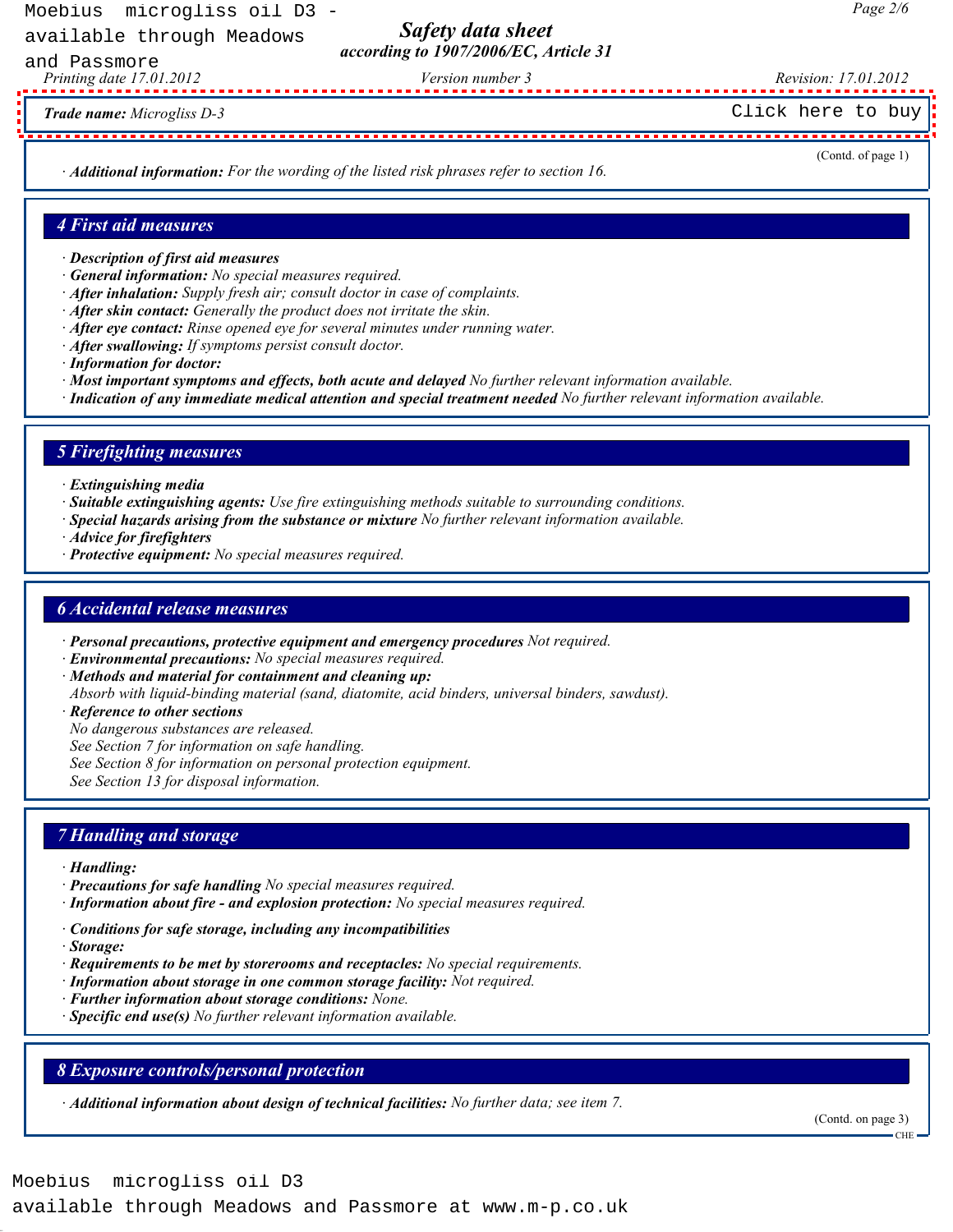Safety data sheet according to 1907/2006/EC, Article 31

Printing date 17.01.2012 Version number 3 Revision: 17.01.2012 and Passmore

Page 3/6

### · Control parameters

## 8012-95-1 Paraffin oils

### · Exposure controls

- · Respiratory protection: Not required.
- · Protection of hands:

#### · Material of gloves

| <b>Control parameters</b>                                                                                                                                                                                                                              |                                                                                                                                                                                                                                                                                                                                                                                                                                                                                                                                                                                                                                                                                                                                                                                                                                                                                                                                                                                   |
|--------------------------------------------------------------------------------------------------------------------------------------------------------------------------------------------------------------------------------------------------------|-----------------------------------------------------------------------------------------------------------------------------------------------------------------------------------------------------------------------------------------------------------------------------------------------------------------------------------------------------------------------------------------------------------------------------------------------------------------------------------------------------------------------------------------------------------------------------------------------------------------------------------------------------------------------------------------------------------------------------------------------------------------------------------------------------------------------------------------------------------------------------------------------------------------------------------------------------------------------------------|
| · Ingredients with limit values that require monitoring at the workplace:                                                                                                                                                                              |                                                                                                                                                                                                                                                                                                                                                                                                                                                                                                                                                                                                                                                                                                                                                                                                                                                                                                                                                                                   |
| 8012-95-1 Paraffin oils                                                                                                                                                                                                                                |                                                                                                                                                                                                                                                                                                                                                                                                                                                                                                                                                                                                                                                                                                                                                                                                                                                                                                                                                                                   |
| MAK (Switzerland - german) $\left 5 \text{ e mg/m}^3\right $                                                                                                                                                                                           |                                                                                                                                                                                                                                                                                                                                                                                                                                                                                                                                                                                                                                                                                                                                                                                                                                                                                                                                                                                   |
|                                                                                                                                                                                                                                                        | · Additional information: The lists valid during the making were used as basis.                                                                                                                                                                                                                                                                                                                                                                                                                                                                                                                                                                                                                                                                                                                                                                                                                                                                                                   |
| · Exposure controls<br>· Personal protective equipment:<br>· Respiratory protection: Not required.<br>· Protection of hands:<br>· Material of gloves<br>· Penetration time of glove material<br>· Eye protection: Goggles recommended during refilling | General protective and hygienic measures: The usual precautionary measures are to be adhered to when handling chemicals.<br>The glove material has to be impermeable and resistant to the product/ the substance/ the preparation.<br>Due to missing tests no recommendation to the glove material can be given for the product/the preparation/the chemical mixture.<br>Selection of the glove material on consideration of the penetration times, rates of diffusion and the degradation<br>The selection of the suitable gloves does not only depend on the material, but also on further marks of quality and varies from<br>manufacturer to manufacturer. As the product is a preparation of several substances, the resistance of the glove material can not be<br>calculated in advance and has therefore to be checked prior to the application.<br>The exact break through time has to be found out by the manufacturer of the protective gloves and has to be observed. |
| <b>9 Physical and chemical properties</b><br>· Information on basic physical and chemical properties                                                                                                                                                   |                                                                                                                                                                                                                                                                                                                                                                                                                                                                                                                                                                                                                                                                                                                                                                                                                                                                                                                                                                                   |
| <b>General Information</b><br>$\cdot$ Appearance:<br>Form:<br>Colour:<br>Odour:                                                                                                                                                                        | Liquid<br>Dark green<br>Characteristic                                                                                                                                                                                                                                                                                                                                                                                                                                                                                                                                                                                                                                                                                                                                                                                                                                                                                                                                            |
| <b>Odour threshold:</b>                                                                                                                                                                                                                                | Not determined.                                                                                                                                                                                                                                                                                                                                                                                                                                                                                                                                                                                                                                                                                                                                                                                                                                                                                                                                                                   |
| $\cdot$ pH-value:<br>Change in condition<br><b>Melting point/Melting range:</b><br><b>Boiling point/Boiling range:</b>                                                                                                                                 | Not determined.<br>Undetermined.<br>$>$ 200°C                                                                                                                                                                                                                                                                                                                                                                                                                                                                                                                                                                                                                                                                                                                                                                                                                                                                                                                                     |
| · Flash point:                                                                                                                                                                                                                                         | $>100^{\circ}C$                                                                                                                                                                                                                                                                                                                                                                                                                                                                                                                                                                                                                                                                                                                                                                                                                                                                                                                                                                   |
| Flammability (solid, gaseous):                                                                                                                                                                                                                         | Not applicable.                                                                                                                                                                                                                                                                                                                                                                                                                                                                                                                                                                                                                                                                                                                                                                                                                                                                                                                                                                   |
| <b>Ignition temperature:</b>                                                                                                                                                                                                                           |                                                                                                                                                                                                                                                                                                                                                                                                                                                                                                                                                                                                                                                                                                                                                                                                                                                                                                                                                                                   |
|                                                                                                                                                                                                                                                        | Not determined.                                                                                                                                                                                                                                                                                                                                                                                                                                                                                                                                                                                                                                                                                                                                                                                                                                                                                                                                                                   |
| <b>Decomposition temperature:</b>                                                                                                                                                                                                                      |                                                                                                                                                                                                                                                                                                                                                                                                                                                                                                                                                                                                                                                                                                                                                                                                                                                                                                                                                                                   |
| Self-igniting:                                                                                                                                                                                                                                         | Product is not selfigniting.                                                                                                                                                                                                                                                                                                                                                                                                                                                                                                                                                                                                                                                                                                                                                                                                                                                                                                                                                      |
| · Danger of explosion:                                                                                                                                                                                                                                 | Product does not present an explosion hazard.                                                                                                                                                                                                                                                                                                                                                                                                                                                                                                                                                                                                                                                                                                                                                                                                                                                                                                                                     |
| · Explosion limits:<br>Lower:                                                                                                                                                                                                                          | Not determined.                                                                                                                                                                                                                                                                                                                                                                                                                                                                                                                                                                                                                                                                                                                                                                                                                                                                                                                                                                   |
| <b>Upper:</b>                                                                                                                                                                                                                                          | Not determined.                                                                                                                                                                                                                                                                                                                                                                                                                                                                                                                                                                                                                                                                                                                                                                                                                                                                                                                                                                   |
| · Vapour pressure:                                                                                                                                                                                                                                     | Not determined.                                                                                                                                                                                                                                                                                                                                                                                                                                                                                                                                                                                                                                                                                                                                                                                                                                                                                                                                                                   |
| $\cdot$ Density at 20 $\mathrm{^{\circ}C:}$                                                                                                                                                                                                            | $0,886$ g/cm <sup>3</sup>                                                                                                                                                                                                                                                                                                                                                                                                                                                                                                                                                                                                                                                                                                                                                                                                                                                                                                                                                         |
|                                                                                                                                                                                                                                                        | (Contd. on page 4)                                                                                                                                                                                                                                                                                                                                                                                                                                                                                                                                                                                                                                                                                                                                                                                                                                                                                                                                                                |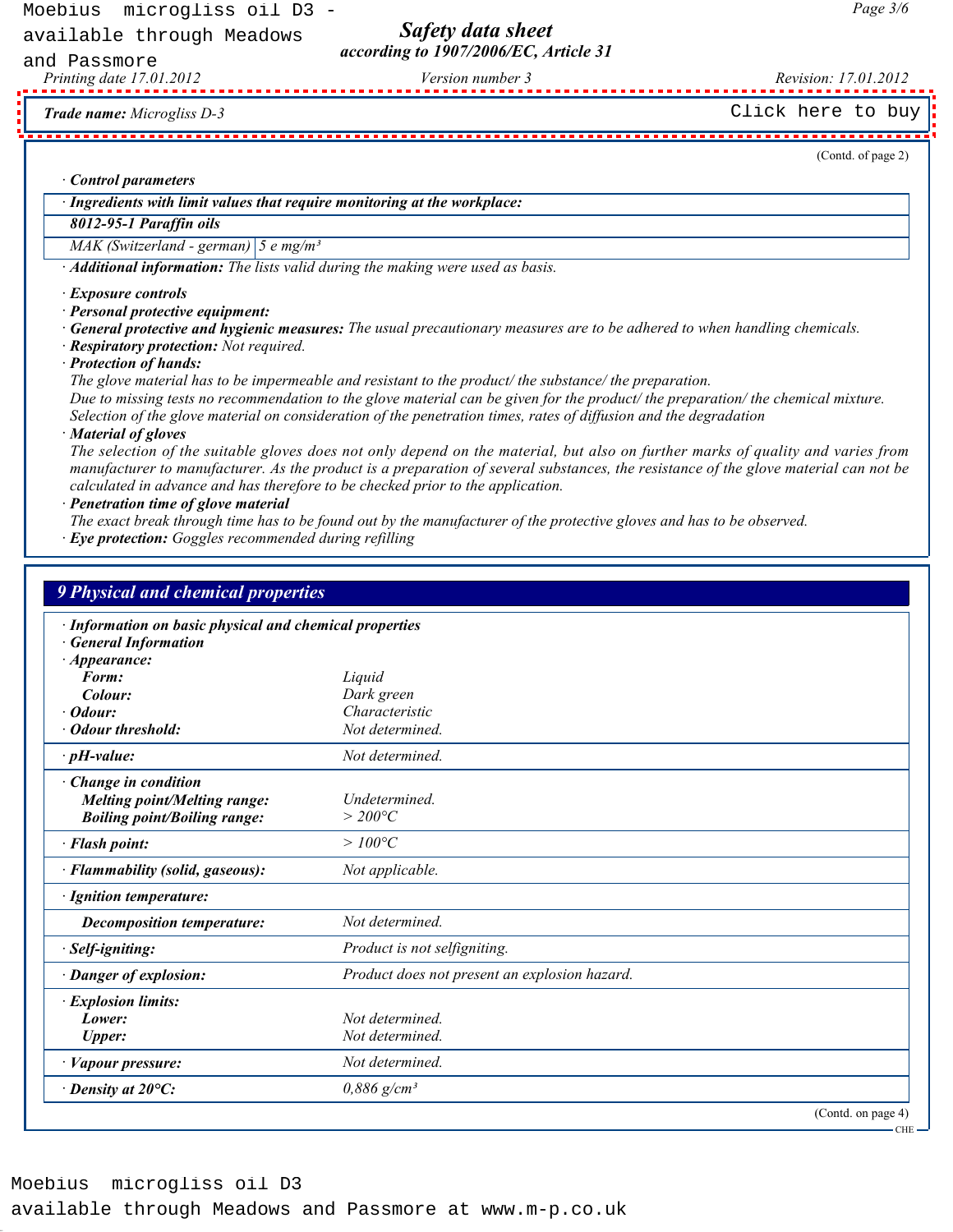# Safety data sheet according to 1907/2006/EC, Article 31

and Passmore

Page 4/6

Trade name: Microgliss D-3

(Contd. of page 3)  $\cdot$  **Relative density**  $\cdot$  **Not determined.** • **Vapour density** Not determined.<br>• **Evaporation rate** Not determined.  $\cdot$  Evaporation rate · Solubility in / Miscibility with water: water: Not miscible or difficult to mix. · Segregation coefficient (n-octanol/water): Not determined. · Viscosity: **Dynamic:** Not determined. **Kinematic at 20°C:**  $190 \text{ mm}^2/\text{s}$ · Solvent content: Organic solvents: 0,0 %  $VOC (EC)$  0,00 % Other information **Outlange 10** No further relevant information available. Franke the major  $\alpha$  is the controller of the computer of the computation of the computation of the computation of the computation of the computation of the computation of the computation of the computation of the comput

# 10 Stability and reactivity

- · Reactivity
- · Chemical stability
- · Thermal decomposition / conditions to be avoided: No decomposition if used according to specifications.
- · Possibility of hazardous reactions No dangerous reactions known.
- · Conditions to avoid No further relevant information available.
- · Incompatible materials: No further relevant information available.
- · Hazardous decomposition products: No dangerous decomposition products known.

## 11 Toxicological information

- · Information on toxicological effects
- · Acute toxicity:
- · Primary irritant effect:
- · on the skin: No irritant effect.
- · on the eye: No irritating effect.
- · Sensitization: No sensitizing effects known.
- · Additional toxicological information:

The product is not subject to classification according to the calculation method of the General EU Classification Guidelines for Preparations as issued in the latest version.

When used and handled according to specifications, the product does not have any harmful effects to our experience and the information provided to us.

# 12 Ecological information

- · Toxicity
- · Aquatic toxicity: No further relevant information available.
- · Persistence and degradability No further relevant information available.
- · Behaviour in environmental systems:
- · Bioaccumulative potential No further relevant information available.
- · Mobility in soil No further relevant information available.
- · Additional ecological information:
- · General notes: Generally not hazardous for water

(Contd. on page 5)

CHE

Printing date 17.01.2012 Version number 3 Revision: 17.01.2012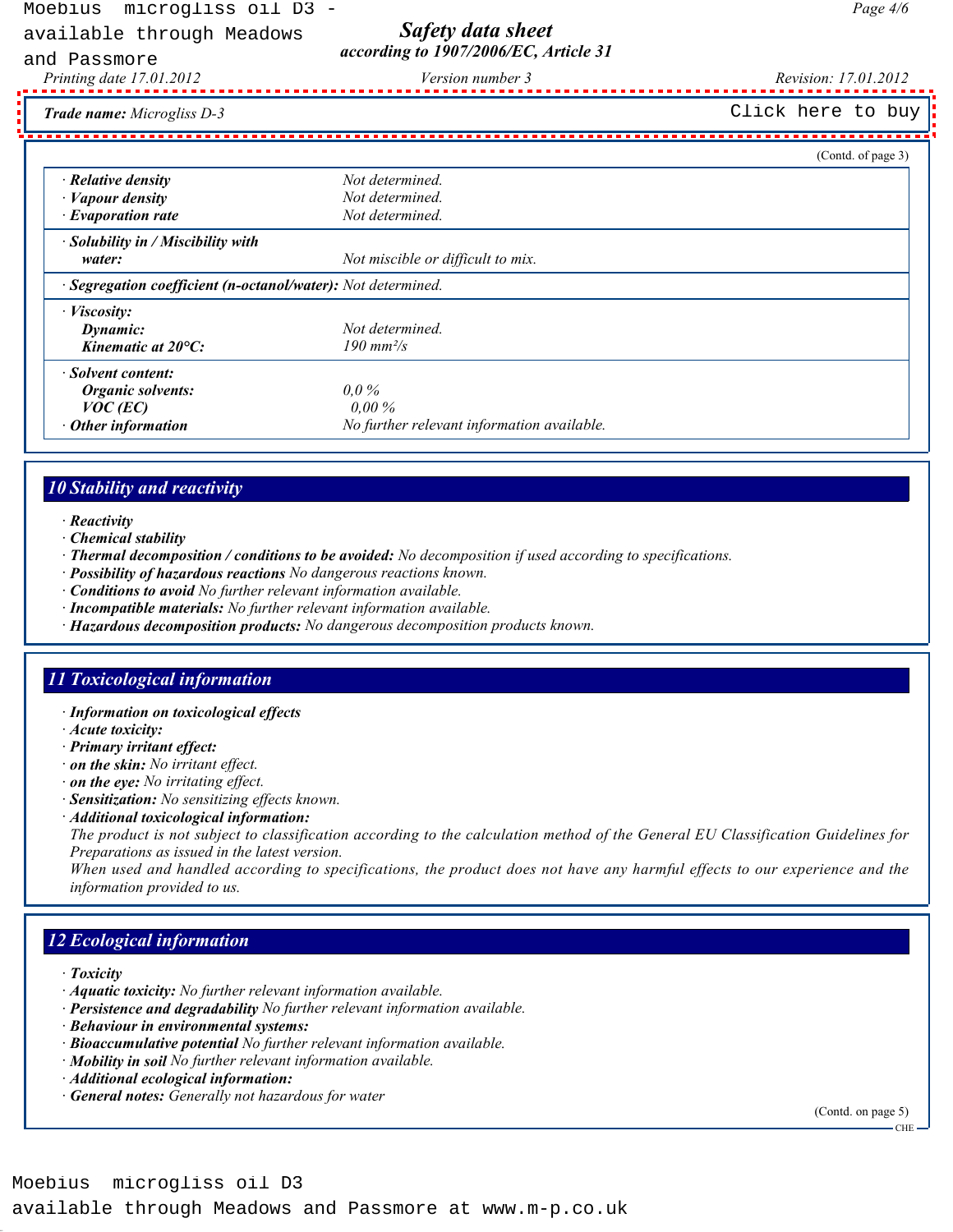Safety data sheet according to 1907/2006/EC, Article 31

Printing date 17.01.2012 Version number 3 Revision: 17.01.2012 and Passmore

- · PBT: Not applicable.
- · vPvB: Not applicable.
- · Other adverse effects No further relevant information available.

## 13 Disposal considerations

- · Waste treatment methods
- · Recommendation Smaller quantities can be disposed of with household waste.
- · Uncleaned packaging:
- · Recommendation: Disposal must be made according to official national regulations.

|                                                                                                                                                                               | Click here to buy                                                                                                             |
|-------------------------------------------------------------------------------------------------------------------------------------------------------------------------------|-------------------------------------------------------------------------------------------------------------------------------|
| · Results of PBT and vPvB assessment<br>· <b>PBT</b> : Not applicable.<br>$\cdot$ vPvB: Not applicable.<br>· Other adverse effects No further relevant information available. | (Contd. of page 4)                                                                                                            |
| <b>13 Disposal considerations</b>                                                                                                                                             |                                                                                                                               |
| $\cdot$ <i>Waste treatment methods</i><br>· Recommendation Smaller quantities can be disposed of with household waste.                                                        |                                                                                                                               |
| · Uncleaned packaging:<br>· Recommendation: Disposal must be made according to official national regulations.                                                                 |                                                                                                                               |
| <b>14 Transport information</b>                                                                                                                                               |                                                                                                                               |
| $\cdot$ UN-Number<br>· ADR, ADN, IMDG, IATA                                                                                                                                   | Void                                                                                                                          |
| · UN proper shipping name<br>ADR, ADN, IMDG, IATA                                                                                                                             | Void                                                                                                                          |
| · Transport hazard class(es)<br>ADR, ADN, IMDG, IATA<br>$\cdot$ Class                                                                                                         | Void                                                                                                                          |
| · Packing group<br>ADR, IMDG, IATA                                                                                                                                            | Void                                                                                                                          |
| · Environmental hazards:<br>· Marine pollutant:                                                                                                                               | N <sub>o</sub>                                                                                                                |
| Special precautions for user                                                                                                                                                  | Not applicable.                                                                                                               |
| Transport in bulk according to Annex II of MARPOL73/78 and<br>the IBC Code                                                                                                    | Not applicable.                                                                                                               |
| <b>UN</b> "Model Regulation":                                                                                                                                                 |                                                                                                                               |
| <b>15 Regulatory information</b>                                                                                                                                              |                                                                                                                               |
| · Safety, health and environmental regulations/legislation specific for the substance or mixture                                                                              |                                                                                                                               |
| · Labelling according to EU guidelines:<br>Observe the general safety regulations when handling chemicals.<br>$GefStoffV$ ).                                                  | The product is not subject to identification regulations under EU Directives and the Ordinance on Hazardous Materials (German |
| Special labelling of certain preparations:                                                                                                                                    |                                                                                                                               |
| Safety data sheet available for professional user on request.<br>Chemical safety assessment: A Chemical Safety Assessment has not been carried out.                           | $CHE -$                                                                                                                       |

# 15 Regulatory information

- · Special labelling of certain preparations:
- Safety data sheet available for professional user on request.
- $\cdot$  Chemical safety assessment: A Chemical Safety Assessment has not been carried out.